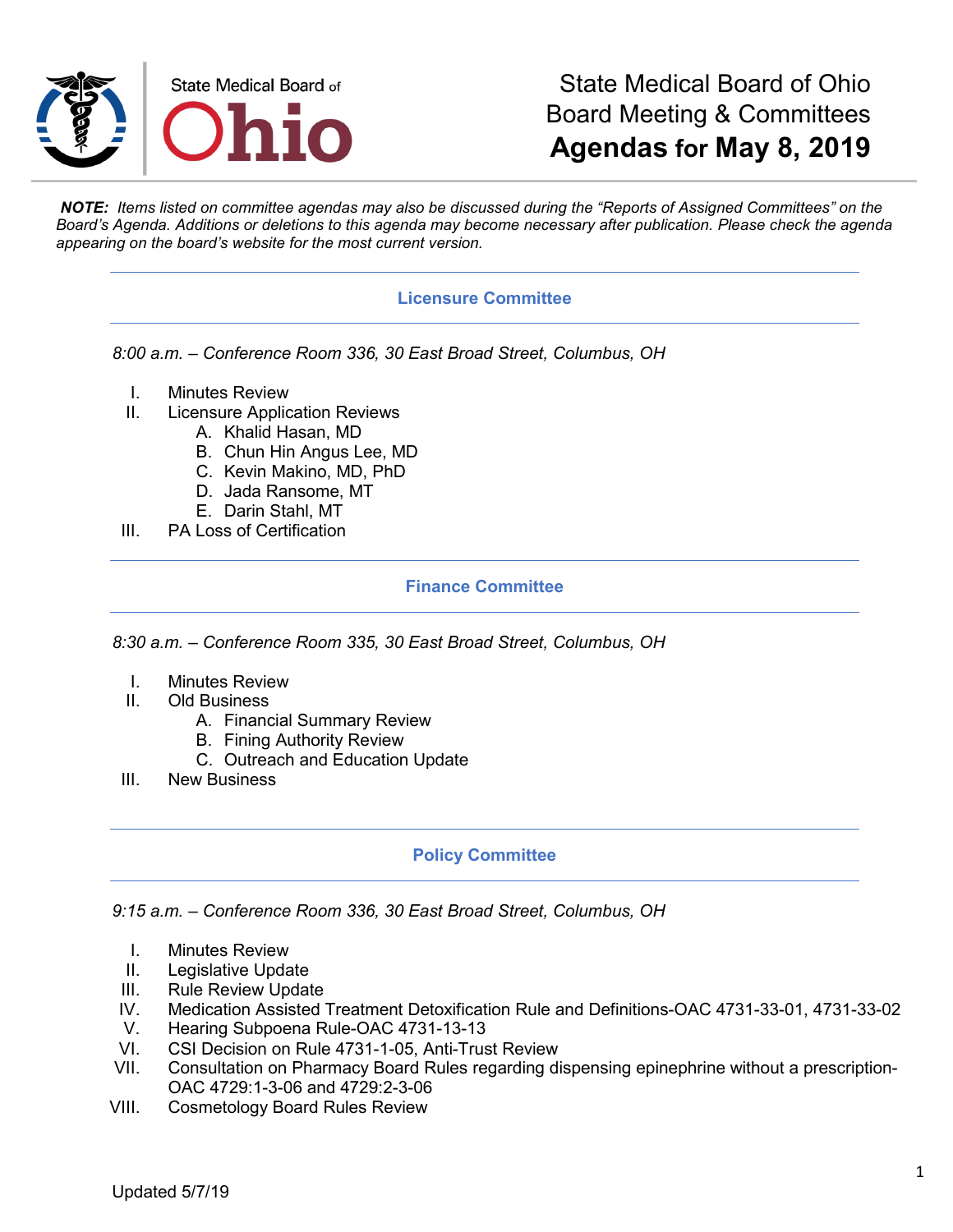

#### **Compliance Committee**

*Approximately 1:30 p.m. – 3rd Floor Hearing Room, 30 East Broad Street, Columbus, OH*

- I. Initial Probationary Appearances
	- A. Michael H. Anikeev, MD
	- B. Daniel I. Borison, MD
	- C. David A. Crawford, MD
	- D. Larry L. Doss, MD
	- E. Susan D. Lawrence, DO
	- F. Matthew S. Schoen, MD
- II. Approval of Reports of Conferences
- III. Minutes Review

#### **Medical Marijuana Expert Review Committee**

*Approximately 2 p.m. – Room 336, 30 East Broad Street, Columbus, OH*

- I. Minutes Review
- II. Review of experts' reports on petitions to add qualifying conditions to the Ohio Medical Marijuana Control Program
	- A. Anxiety Disorder
	- B. Autism Spectrum Disorder
	- C. Depression
	- D. Insomnia
	- E. Opioid Use Disorder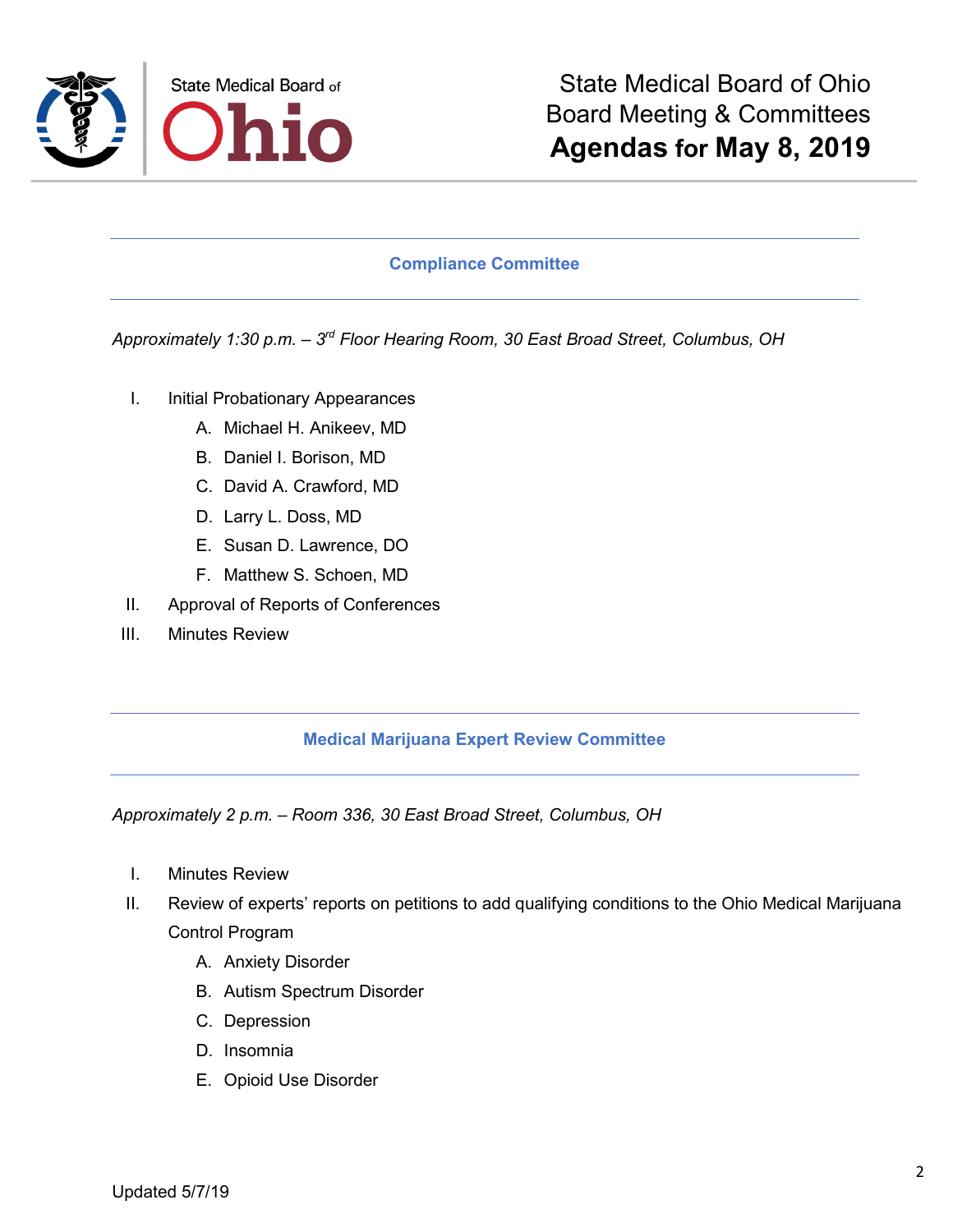

*NOTE: Additions to this agenda may become necessary. Please check the agenda appearing on the Board's website for the most current version. Agenda items may be discussed out of order, at the discretion of the Board President.*

# **Board Meeting**

*10:00 a.m., 3rd Floor Hearing Room, 30 East Broad Street, Columbus, OH*

- I. ROLL CALL
- II. MINUTES REVIEW
	- A. April 10, 2019 Board Meeting Minutes
- III. APPLICANTS FOR LICENSURE
	- A. Physicians
	- B. Allied Professionals
	- C. Certificate to Recommend Medical Marijuana
- IV. REPORTS AND RECOMMENDATIONS
	- A. Kansky Delisma, MD (Miami, FL)
	- B. Tod Hagins, MD (Weirton, WV)
	- C. Thomas Hanf, MD (Somerset, OH)
	- D. Saad Sakkal, MD (Mason, OH)
	- E. Demas Yohannes (Columbus, OH)
- V. FINDINGS, ORDERS and JOURNAL ENTRIES
	- A. Susan Locke, MD (Shaker Heights, OH)
	- B. Anna Miller, MT (Bowling Green, OH)
	- C. Jamie Mitchell, MT (Carroll, OH)
- VI. EXECUTIVE SESSION I
- VII. NON-DISCIPLINARY LICENSURE APPLICATION WITHDRAWAL